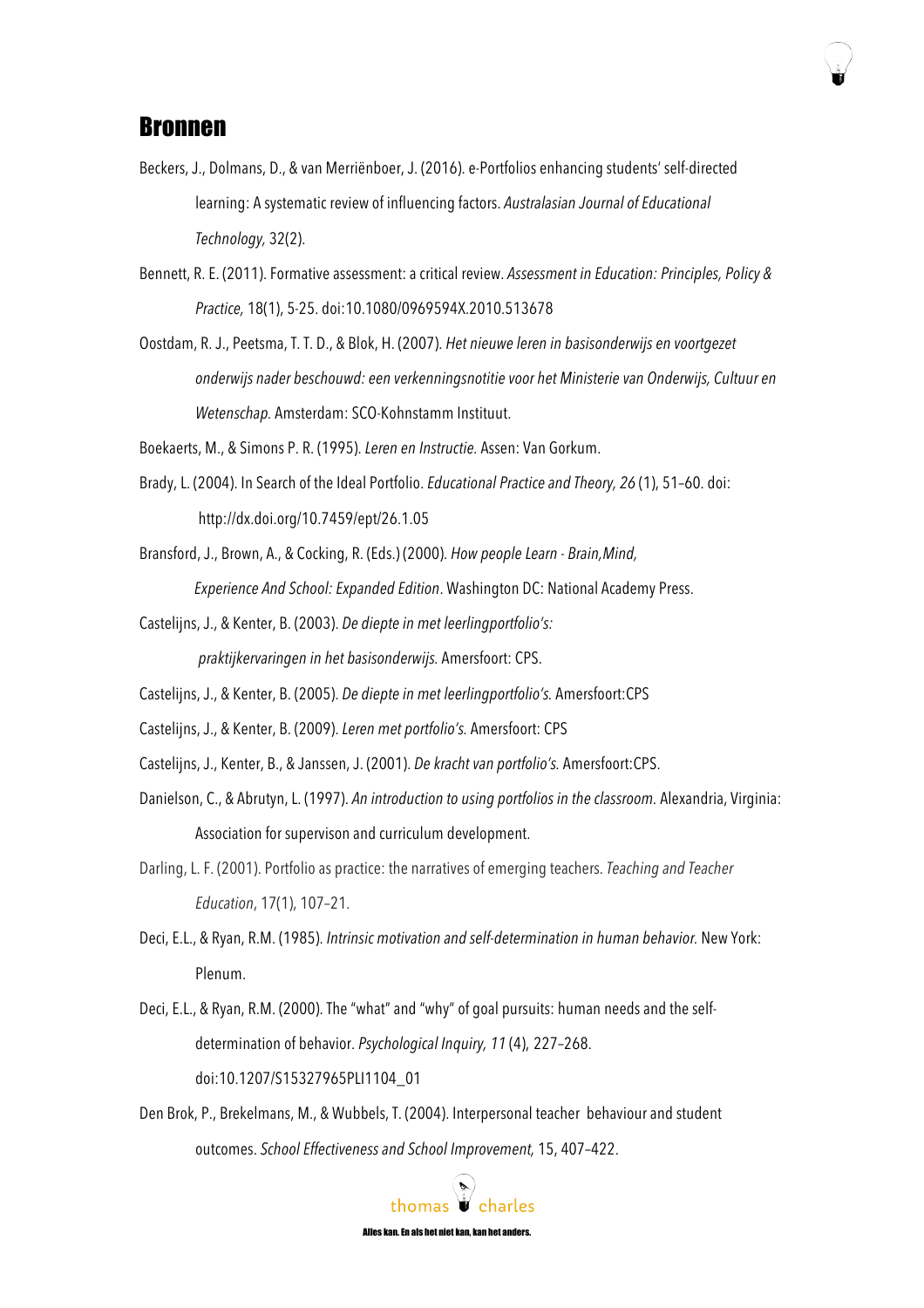

Duckworth, A. L. (2009). (Over and) beyond high-stakes testing. *American Psychologist*, 64(4), 279-280

- Easly, S. D., & Mitchell, K. (2009). *De waarde van portfolio's.* Vertaald van Portfolio Matters (2003). Amersfoort: Kwintessens.
- Freidus, H. (1998). *Mentoring portfolio development.* In LYONS, N. (Ed.) With portfolio in hand: validating the new teacher professionalism (New York, Teachers College Press).

Fullan, M. (2007). *The new meaning of educational change.* New York (NY): Teachers College Press.

Haanstra,F. (2004). *Kunst- en leesdossiers. Gebruik en beoordeling in het onderwijs.* Utrecht: Cultuurnetwerk Nederland.

- Herman, J. L., & Winters, L. (1994). Portfolio research: a slim collection*. Educational Leadership*, 52(2), 48– 55.
- Hopkins, S. M. (2001). *School improvement for real. Educational change and development.* London: Routledge Falmer.
- Johnson, R. S., Mims-Cox, J. S., & Doyle-Nichols, A. (2010). *Developing portfolios in education. A guide to reflection, inquiry and assessment.* California: SAGE Publications, Inc.
- Jones, J. (2012). Portfolios as 'learning companions' for children and a means to support and assess language learning in the primary school. *Education 3-13: International Journal of Primary, Elementary and Early Years Education, 40* (4), 401–416.doi:10.1080/03004279.2012.691374
- Kemp, J., & Toperoff, D. (1998). Guidelines for portfolio assessment in teaching English. *English Inspectorate, Ministry of Education.* Retrieved from http://www.anglit.net/main/portfolio/default.html.
- Kenter, B., Castelijns, J., & Leenders, Y. (2002). Werken met portfolio's: inspirerend idee maar hoe gaat dat in de praktijk? *Wereld van het jonge kind,* 30(2).
- Kim, Y., & Sensale Yazdian, L. (2014). Portfolio Assessment and Quality Teaching. *Theory Into Practice, 53*  (3), 220–227. doi:10.1080/00405841.2014.916965
- Kostons, D., Donker, A. S., & Opdenakker, M.-C. (2014). *Zelfgestuurd leren in de onderwijspraktijk. Een kennisbasis voor effectieve strategie-instructie.* Groningen: GION onderwijs/onderzoek.

Marzano, R. J. (2008). Wat werkt in de klas? Middelburg: Basalt.

Niguidula, D. (2005). Documenting learning with digital portfolios. *Educational leadership,* 63(3), 44-47.

OECD (2005). *Definition and selection of key competencies.* Geraadpleegd op:

http://www.oecd.org/pisa/35070367.pdf

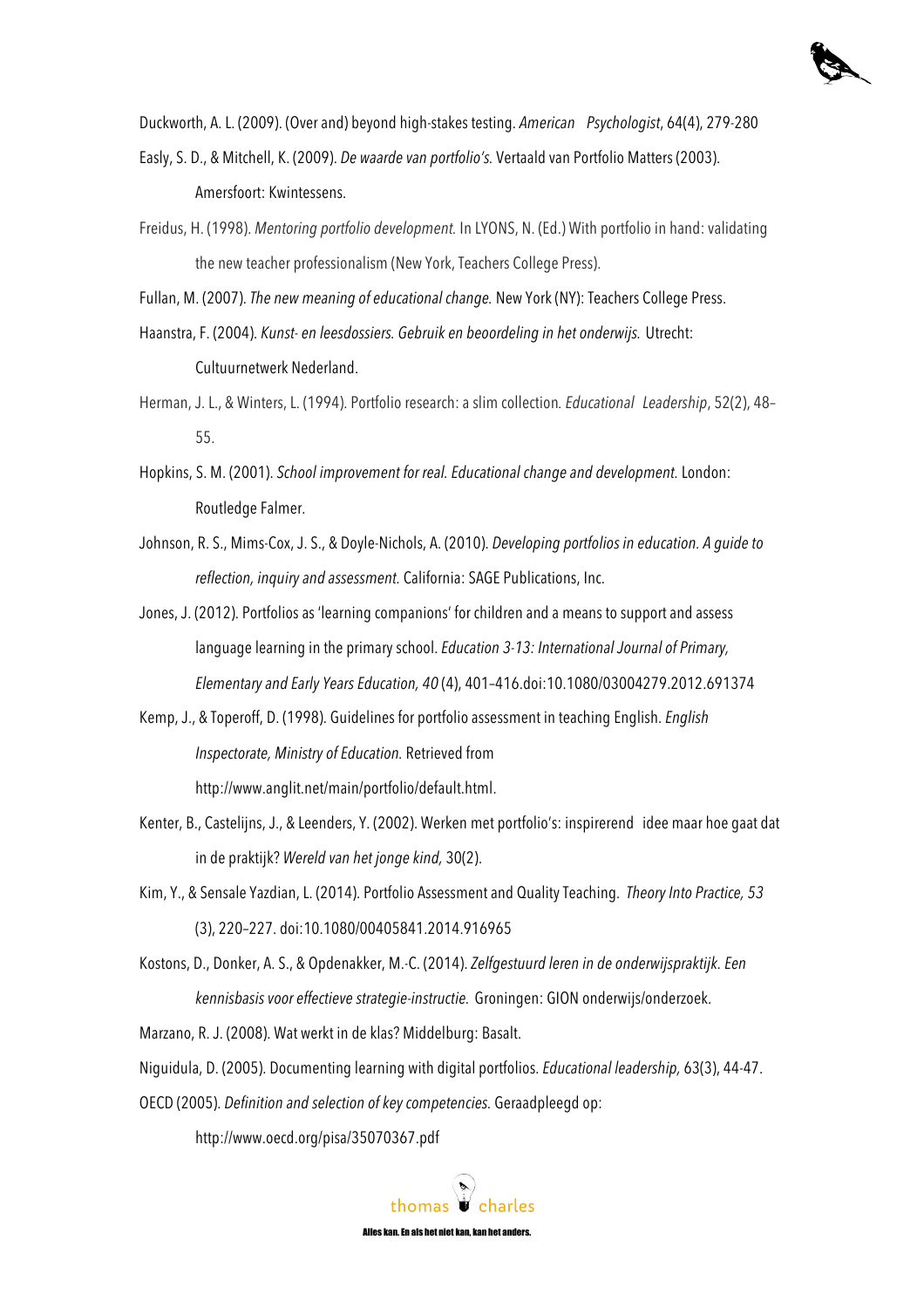- Paulson, F. L., Paulson, P. R., & Meyer, C. A. (1991). What makes a portfolio a portfolio? Eight thoughtful guidelines will help educators encourage self- directed learning. *Educational leadership,* 60-63.
- Ritzen, M., & Kösters, J. (2002). Mogelijke functies van een portfolio binnen een competentiegericht curriculum. Geraadpleegd op http://www.icto.ic.uva.nl/surf/nl\_portfolio/Publicaties/downloads/ritzen\_moge lijkefucties.pdf

Sanders, P. (2011). *Toetsen op school.* Arnhem: CITO.

- Shute, V. J. (2008).Focus on formative feedback. *Reviews of Educational Research,* 78(1), 153-189.
- Simons, P. R. J., Linden, J. L. van der & Duffy, T. (2000). *New learning: three ways to learn in a new balance.*  In P. R. J. Simons, J.L. van der Linden & T. Duffy (Eds.) (2000). New Learning (pp. 1-18). Dordrecht: Kluwer Academic Publishers.
- Smith, J., Brewer, D. M., & Heffner, T. (2003). Using portfolio assessments with young children who are at risk for school failure. *Preventing school failure: Alternative Education for Children and Youth,*  48(1), 38-40.

Van Kammen, D. (2002). *Werken met portfolio in de onderbouw.* Baarn: HB Uitgevers.

- Van Schaik, V. & van der Veen, C. (2013). *Meten of echt kijken? Stellingen voor een voortdurende onderwijspedagogische discussie over onderwijsopbrengsten.* Geraadpleegd op
- http://www.chielvanderveen.com/meten-of-echt-kijken- stellingen-voor-een-voortdurendeonderwijspedagogische-discussie-over-onderwijsopbrengsten/
- Van Tartwijk, J., Driessen E. , Van Der Vleuten, C., & Stokking, K. (2007). Factors Influencing the Successful Introduction of Portfolios. *Quality in Higher Education*, 13(1), 69-79, DOI: 10.1080/13538320701272813.
- Volman, M. (2011). *Kennis van betekenis. Betrokkenheid alskwaliteit van leerprocessen en leerresultaten (oratie).* Amsterdam: Universiteit van Amsterdam.

Vygotsky, L.S. (1978). *Mind in society.* Cambridge: Harvard University Press.

- Wilkerson, J. R., & Lang, W. S. (2003). Portfolios, the pied piper of teacher certification assessments: legal and psychometric issues. *Education policy analysis archives,* 11(45).
- Wolf, K., (1991). The schoolteacher's portfolio: issues in design, introduction and evaluation. *Phi DeltaKappan,* 73(10), 129–36.

Zimmerman, B.J. (1990). Self-regulated learning and academic achievement: An overview. *Educational*